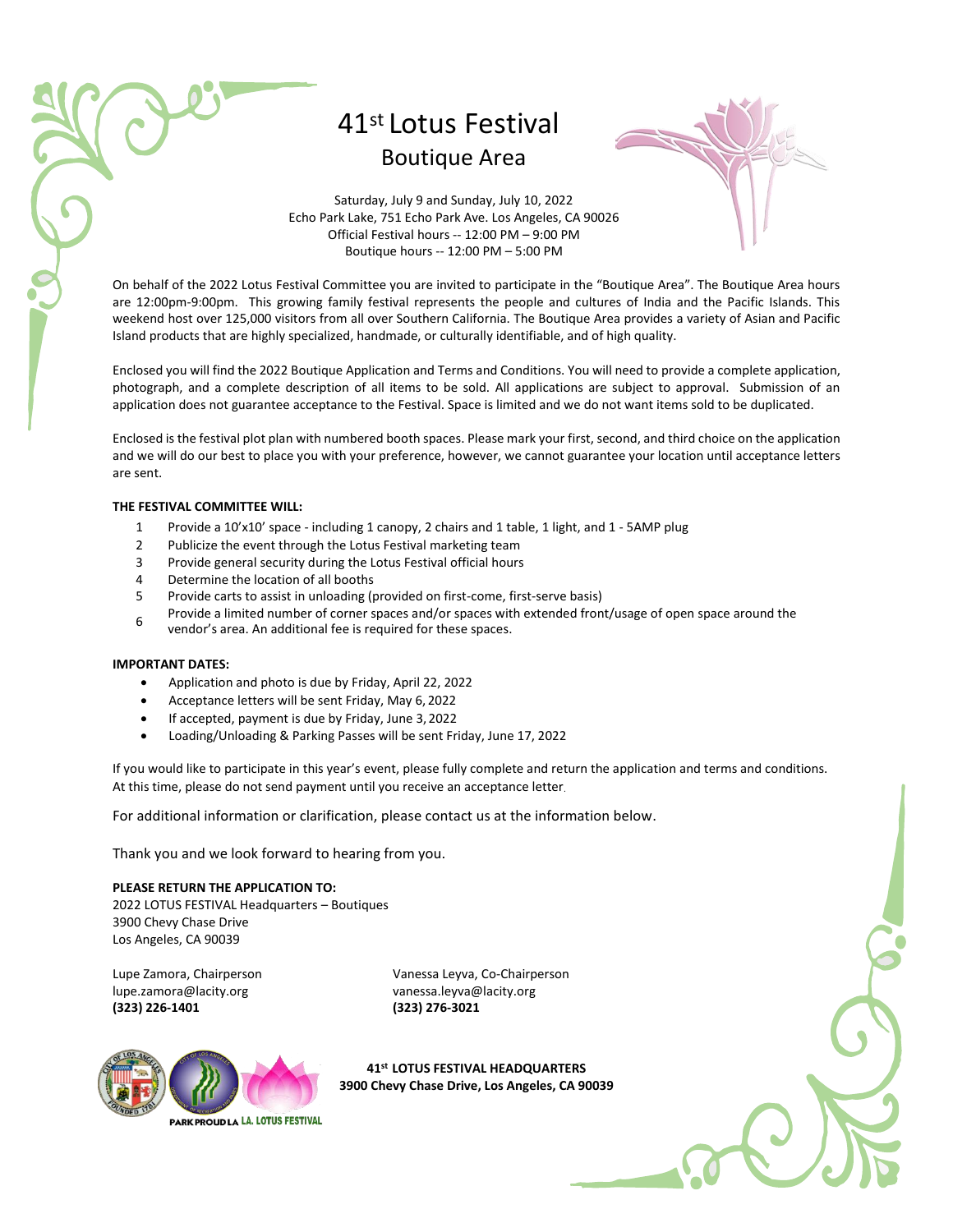

# **41st Lotus Festival hternational Market Place**



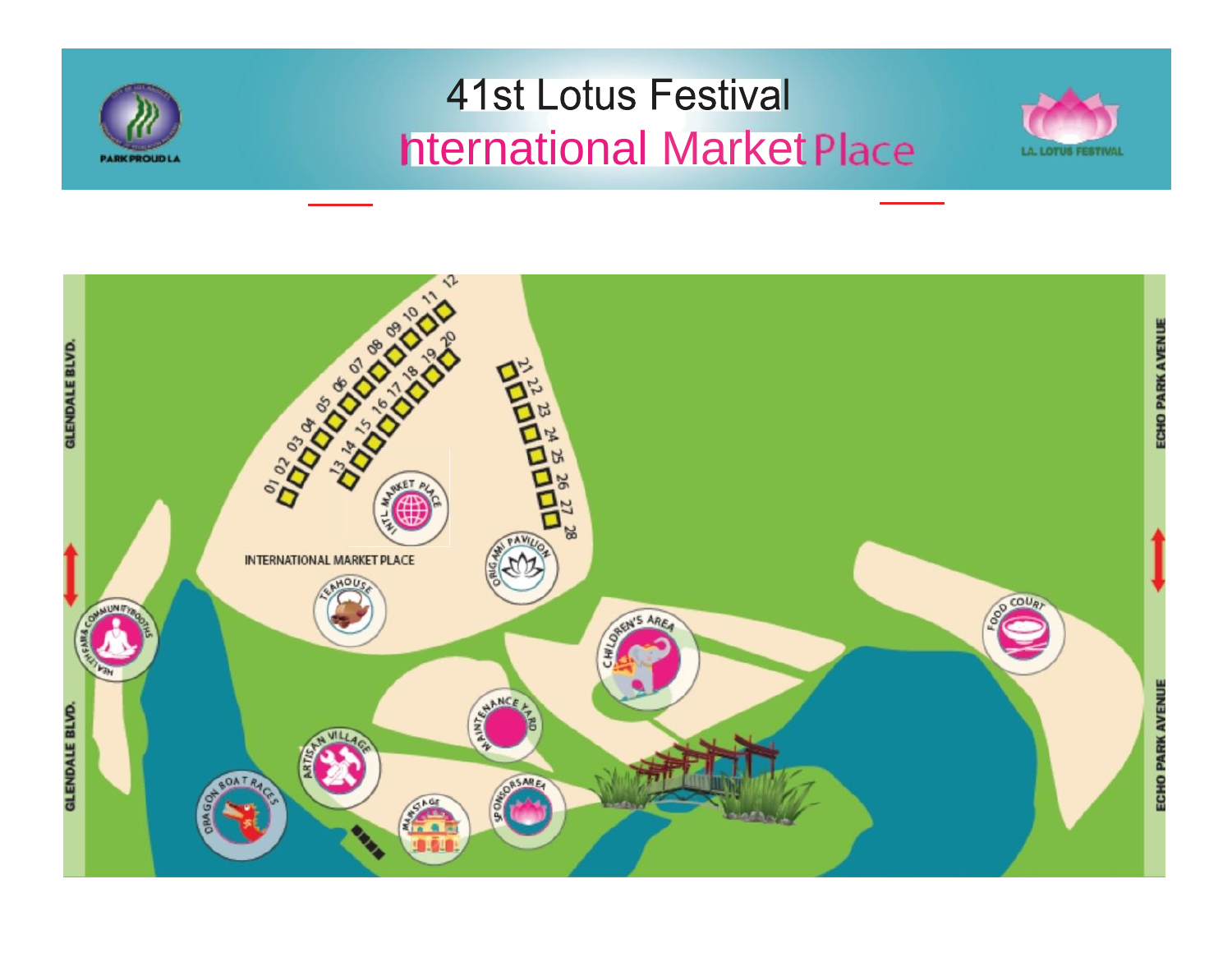

# 41<sup>st</sup> Lotus Festival Boutique Area

## **APPLICATION FORM**

| <b>COMPANY NAME:</b>                                                                                                    |                                      |                       |       |     |  |
|-------------------------------------------------------------------------------------------------------------------------|--------------------------------------|-----------------------|-------|-----|--|
| <b>NAME OF CONTACT PERSON:</b>                                                                                          |                                      |                       |       |     |  |
| ADDRESS, City, State, Zip Code:                                                                                         |                                      |                       |       |     |  |
| <b>DAY TIME PHONE:</b>                                                                                                  |                                      | <b>EVENING PHONE:</b> |       |     |  |
| <b>EMAIL:</b>                                                                                                           |                                      |                       |       |     |  |
| <b>COMPANY WEBSITE:</b>                                                                                                 |                                      |                       |       |     |  |
| How many years have you participated in the Lotus Festival?                                                             |                                      |                       |       |     |  |
| <b>BOOTH REQUESTS:</b>                                                                                                  | 1st                                  | 2nd                   |       | 3rd |  |
| <b>IMPORTANT:</b> It is your responsibility to obtain a Seller's Permit as required by the State Board of Equalization. |                                      |                       |       |     |  |
| You may apply online at https://onlineservices.cdtfa.ca.gov or call (800)400-7115 for more information.                 |                                      |                       |       |     |  |
| Check if permit is attached                                                                                             |                                      |                       |       |     |  |
| The Lotus Festival Committee will provide a 10'x10' booth space, 2 chairs and 1 table.                                  |                                      |                       |       |     |  |
| You may also request and pay an additional fee for an adjacent space,                                                   |                                      |                       |       |     |  |
| if you require a larger area for the display and sales of your product.                                                 |                                      |                       |       |     |  |
| A penalty of \$100 will be charged if any items are outside the designated area.                                        |                                      |                       |       |     |  |
|                                                                                                                         | One Space (Saturday and Sunday)      |                       | \$500 |     |  |
|                                                                                                                         | Adjacent Space (Saturday and Sunday) |                       | \$350 |     |  |
|                                                                                                                         | 1 Table (additional)                 |                       | \$20  |     |  |
|                                                                                                                         | 1 Chair (additional)                 |                       | \$5   |     |  |
|                                                                                                                         | Electrical - 5 Amps (additional)     |                       | \$20  |     |  |
| Please submit photographs and describe in detail what you will be selling.                                              |                                      |                       |       |     |  |
| Please attach additional sheets if necessary.                                                                           |                                      |                       |       |     |  |
| Check if photo is attached                                                                                              |                                      |                       |       |     |  |
|                                                                                                                         |                                      |                       |       |     |  |
|                                                                                                                         |                                      |                       |       |     |  |
|                                                                                                                         |                                      |                       |       |     |  |
|                                                                                                                         |                                      |                       |       |     |  |
|                                                                                                                         |                                      |                       |       |     |  |

### **PLEASE RETURN THE APPLICATION TO:** 2022 LOTUS FESTIVAL Headquarters – Boutiques 3900 Chevy Chase Drive Los Angeles, CA 90039